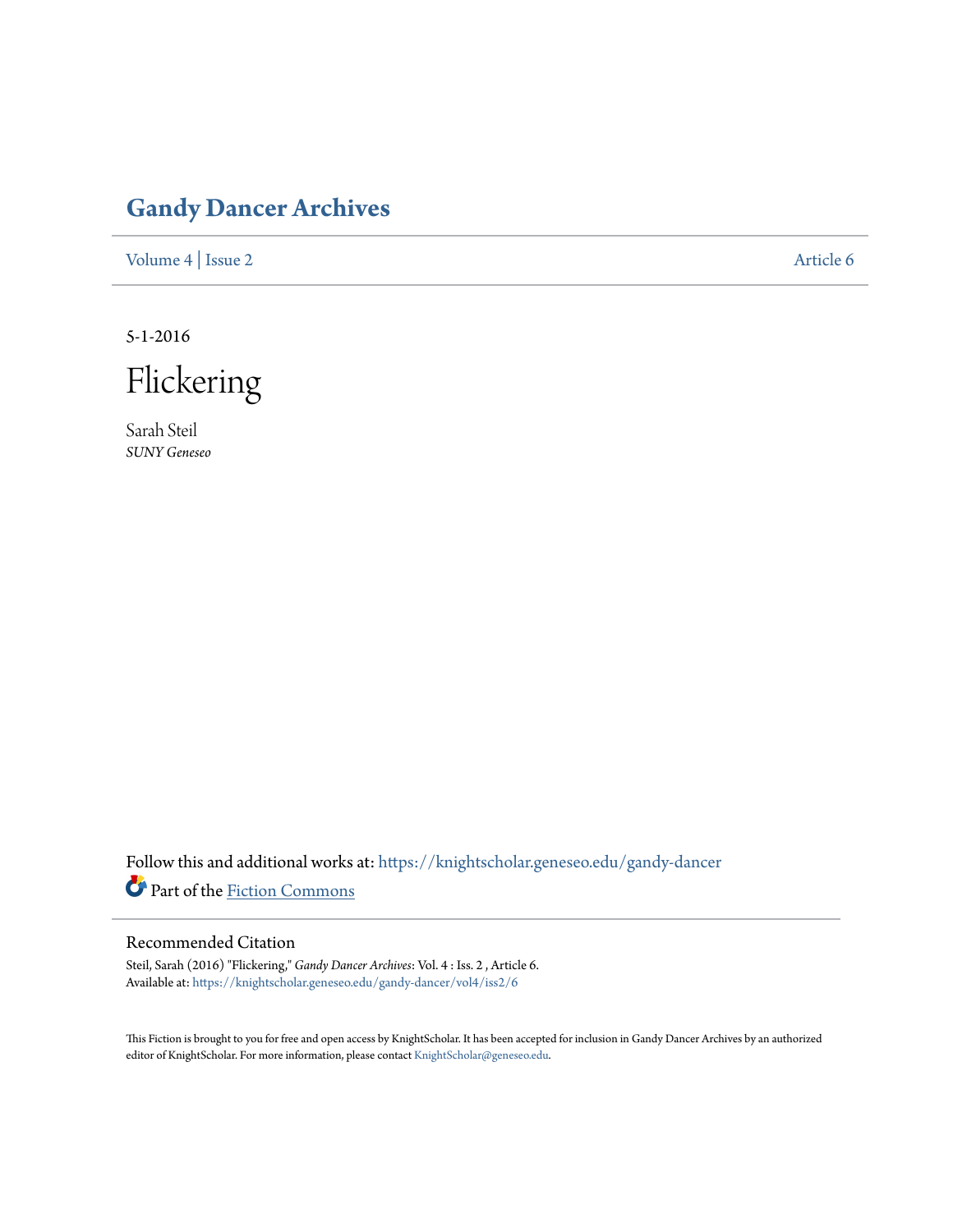## Flickering

Her hands trace figure eights on her lower stomach, and at three and a half months pregnant, she fantasizes about a baby with small, tightening fists. On a lazy Sunday morning, Adam is still asleep beside her, and Olivia places her palm to her skin, as though she can feel the baby's heart beating, a reassurance and a promise: *I am here, I am here, I am here.* 

In her bones she knows she'll be the mother of girls: she pictures a child with long, wavy hair that mirrors her own, and dark, confident eyes that could fell her at the knees.

She can envision a life where it's just the two of them: the baby at her hip, chubby and mewling, hands curious and knotting themselves in her hair.

In little more than three months, she has found a love that she has not felt for anything or anyone before—an instinctual, heady kind of love, immense and consuming.

Beside her, Adam shifts, and she watches him for a moment. She wonders if the baby will have his eyes, lighter than her own, or his tall, skinny frame. She loves Adam as the person who has given her this small being that grows within her, who will raise this new life with her.

He grumbles, "I can feel you staring at me," before opening his eyes and resting a hand on her belly. "I should shave," he sighs, pulling her closer to him and burying his prickly beard into her neck. She laughs and moves to push him away, but he holds onto her and nuzzles his chin against her skin.

She shoves him. "We should get out of bed before it's time to go to bed again."

He turns his forehead into the pillow. "Soon we'll have a screaming kid and you'll regret saying that."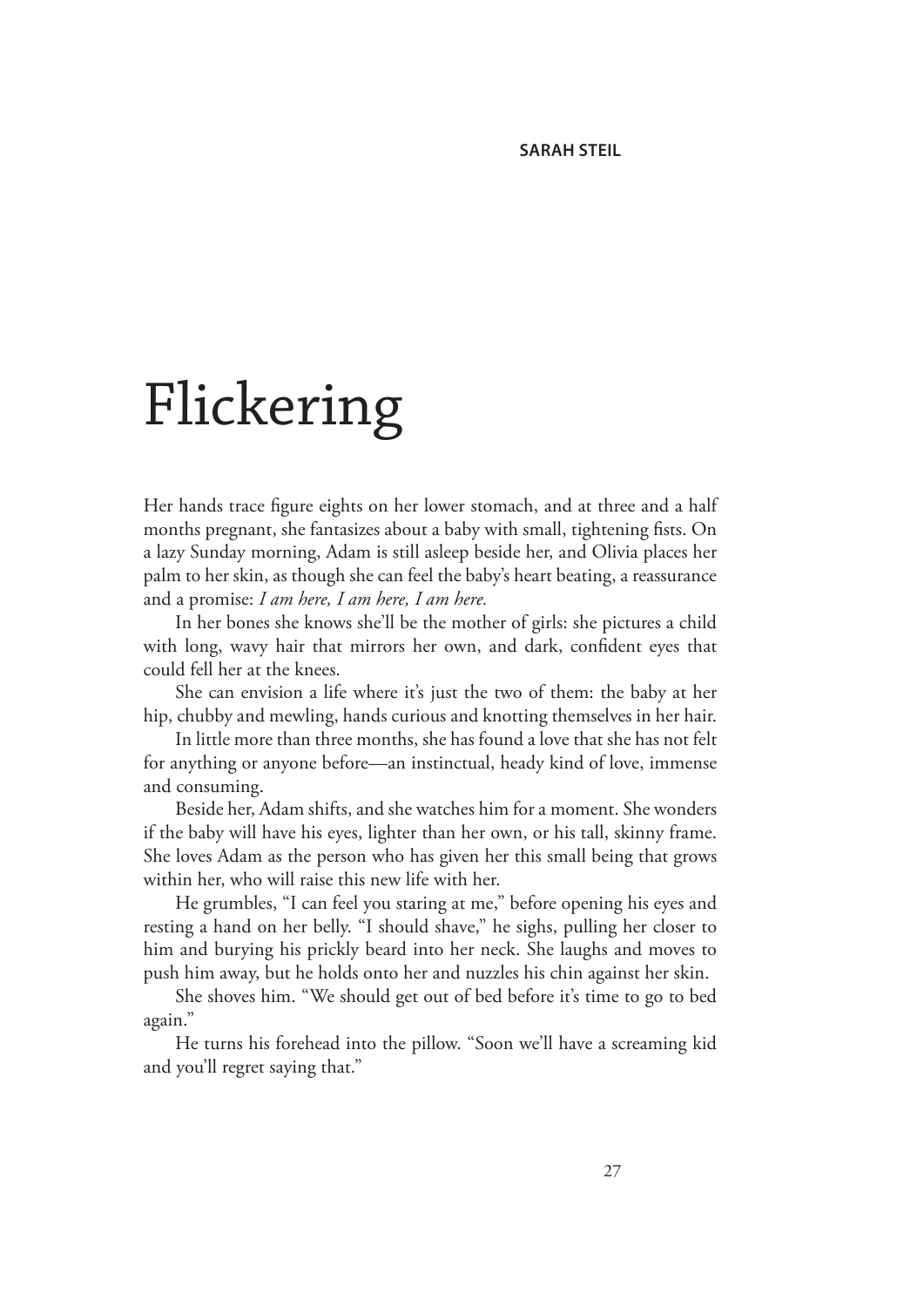She smiles. "What do you mean, soon? I already have you." He laces his arms around her waist, but she moves to unbuckle them, and asks, "Why don't you ask me to marry you?"

He speaks into her upper back, "Good question. Will you marry me?"

She laughs and shakes her head. "Are you crazy? Of course not."

This is a running joke; they are the children of divorce. They believe they have discovered a formula for love that their parents couldn't master, as if not being married would make losing one another simple.

Baloo, their English Bulldog, jumps with a thud onto the bed, and Olivia twirls her finger in his fur. He'd been a gift from Adam, a year after her graduation. She'd found her first job as a veterinary technician, shortly after they moved in together in a small city apartment. Adam had lifted the puppy up to her and said, "He's all yours, Doctor."

Now, she rests her head on Adam's shoulder and Adam pats her knee. "Okay," he says, "time for breakfast."

Adam takes off work for her ultrasound that week, grips her hand as they wait. The technician offers small talk as she applies gel to Olivia's stomach, and Olivia attempts to absorb it, but giddiness rises in her lungs, distracts her.

"And right there," the technician finally says, with one pinky pointed at the screen, "is the baby's heart beat."

There's a pulsing, gray and white, and somewhere amongst these things, Olivia can see this small organ pumping, small but persistent. It flickers like wings flapping, and she wonders how such a tiny thing could have such force. She nods and feels herself swelling.

"Do you want to hear it?" the technician asks Olivia, and she looks to Adam and nods. The sound closes in on them like a stampede, like a drum beating underwater.

"She's so strong," Adam says to her, and she wants to save his words, squeeze them into her palm and carry them with her—a gift. Against the baby's heartbeat, she steadies her own. When she leaves with Adam, she will think only of that powerful beating.

Later that week, Olivia stretches across a tearing leather couch in their small living room, her feet in Adam's lap. Her fingers circumnavigate the globe of her stomach.

Adam's fingertips brush against her calves as he stares at the television screen across from them. "You know, when I was young and I'd get a paper cut or whatever, I'd show my dad my finger and he'd go, 'This looks pretty serious, Adam. I think we're gonna have to take off your whole hand.'"

She smiles at him, places one arm lazily behind her head, lets the other drift from the couch to rest on Baloo's head.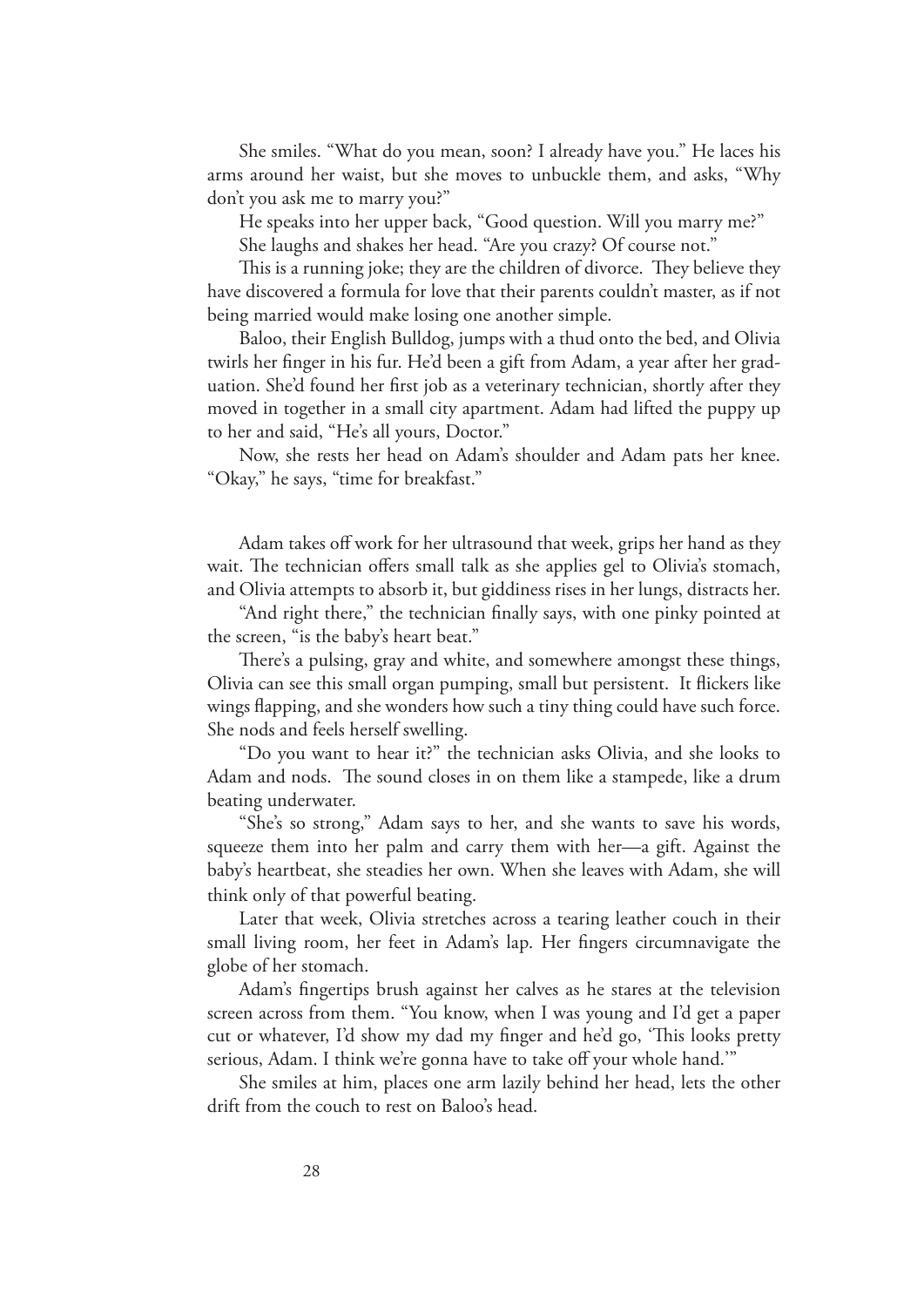He continues, "I hope I'm like that with our kid. You know, like I'll know how to make him laugh."

"The earlier we can traumatize our kid, the better," she jokes.

He shakes his head. "That's what I mean. Like he knew what would upset me and what would make me laugh. I wanna be able to do that."

She admires the seriousness in his eyes, his intent, and smiles. "I think you will."

He nods quietly, his face calm, and when he turns to the television screen she watches his face, picturing him with a crying toddler at his hip, a smile on his face.

She comes home late from work one night when she is five months pregnant, scrubs dirtied. When she places her keys on the table, she finds Adam boiling water on the stove.

"How was work?" he asks, turning to her.

She considers him for a moment before answering. His eyes point downward, so that they're at a slight angle, sloped like they might melt from his face. His eyes have always made him seem sad, even when he's smiling, and when they started dating a few years earlier she would tease him about this feature.

 They'd met at a bar the night of her college graduation. She had drunkenly laughed, "Your face looks so sad," while pointing to her own face, now contorted in a sorrowful expression, "like this."

He smiled but didn't respond, and she shook her head in frustration, "Oh, man, I'm sorry. That was like really rude of me. I'm really drunk, I'm sorry. Do you go here? I mean, the school. Did you just graduate?" she focused on him, eyes wide.

He stared down at his feet. "Uh, yeah, I majored in produce science. "

She laughed and turned her head. "Sounds intense."

He shook his head. "No, I, uh, I dropped out? My sophomore year," he grimaced. "I work at a grocery store. I'm a manager, so you could say I'm going places." She nodded, serious, and he stammered, "I don't even know why I'm here. Mark, my friend, made me come out and I don't even drink. I'm rambling, I'm sorry."

She watched him, smiled at his blushing. She knew she made him nervous, and liked the softness of his voice, the calmness of his features.

Now, she laces her finger through the key chain loop and spins it around, "Someone brought in this stray from the side of the highway," she sighs, head shaking. "She must've just had puppies and was all torn up and lactating…I've never seen a dog look so sad."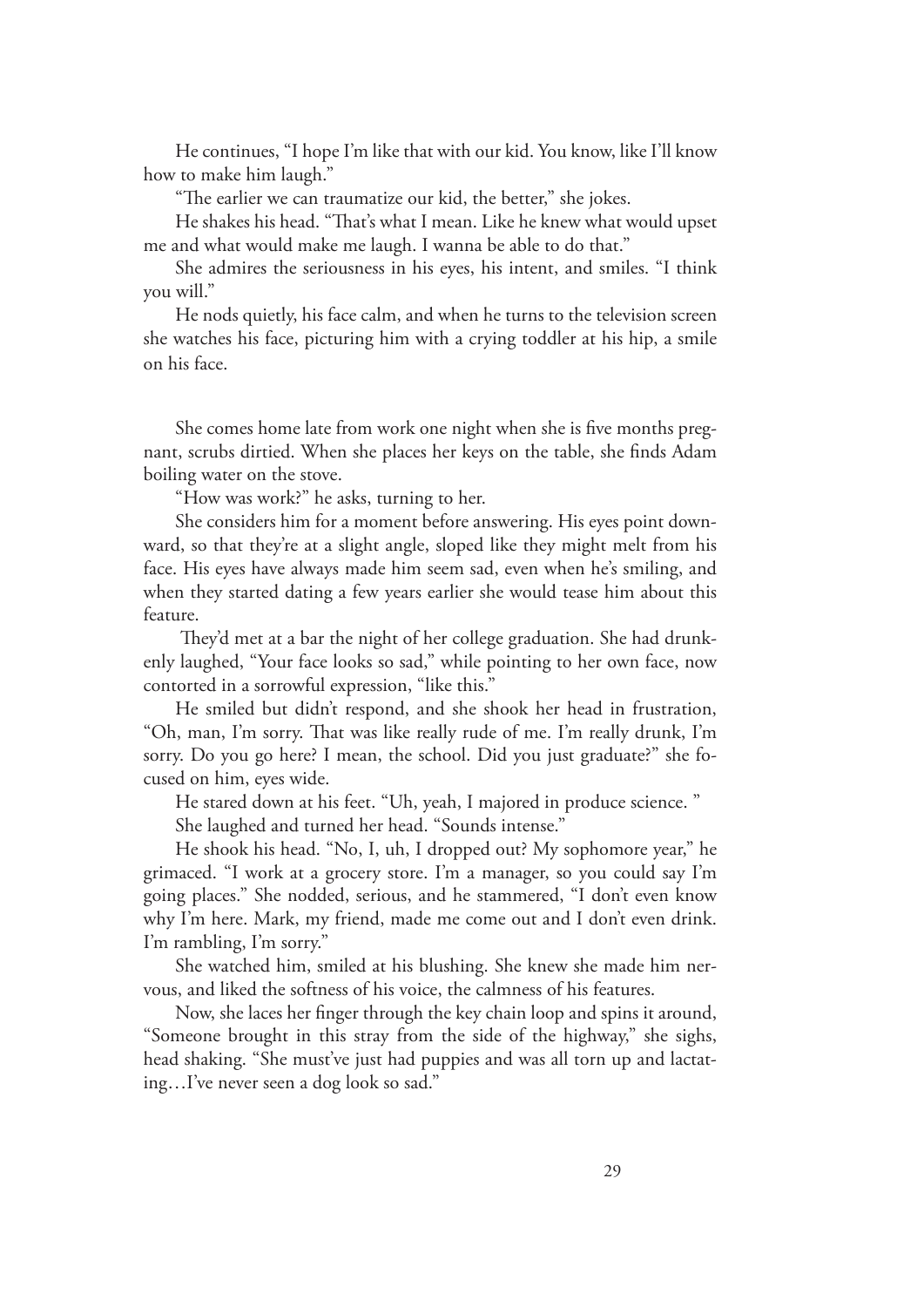Adam twists his lips to one side of his face. "Well, we should keep her then. Baloo could use a girlfriend."

"Oh, no. The last thing she would want or need is a boyfriend. Especially one as dopey as Baloo," she says, clapping her hands. "Isn't that right, Baloo? C'mere." Leaning over the dog and scratching him behind the ear, she watches as Adam empties a box of dry pasta in the pot, and says, "Oh! Look what I bought, I gotta show you."

She brandishes two small white mittens from her bag and walks over to the stove. "So, how cute are these? She'll be here February-ish, and I keep picturing her hands in the cold…" She kneads the mittens in her palm.

He looks at them and smiles at her. "Very nice. And gender neutral! I see you've accepted it may not be a girl."

She sticks out her tongue. "No, I just liked the color." She taps at her temple with an index finger. "She's a girl. A woman just knows these things."

He raises his eyebrows and turns to the pot. "Whatever you say."

She balls the mittens into her scrubs pocket and looks to the dog, who stares up at her. "Who do you think is right, Baloo?" When the dog wiggles his body under her gaze, she nods. "Yeah, I thought so."

Adam shakes his head at Baloo and says, "Okay, she can be a girl. But promise you won't find out without me next week?"

When Adam first told her he couldn't get off work for her next ultrasound appointment, she had bristled against him. But after a week of his apologies she'd grown excited to be alone with the baby, to see her heart, hear it. "I promise."

 The next Monday, the ultrasound technician, a younger woman with light brown eyes and platinum blonde hair, applies cool gel to her stomach and asks in a high pitched voice, "Are we trying to learn baby's gender today?"

Olivia dislikes how this woman speaks in a singsong tone, as if addressing a toddler. "Yes. I mean, I think I already know. But Adam, uh, my partner, he wants you to write if she's a boy or girl on a piece of paper, so we can find out together later."

She wonders if she's said too much, as the technician seems to have stopped paying attention to her, and she waits for a response that doesn't come.

The technician glides the probe around her belly in wider and wider circles, pursing her lips and squinting her eyes at the screen.

Olivia, watching the stiffening face of the woman next to her, half jokes, "Well, she's gotta be in there somewhere, right?"

The technician offers her a small smile but avoids her eyes. "Can you excuse me for just one second?" She leaves Olivia alone in the room with her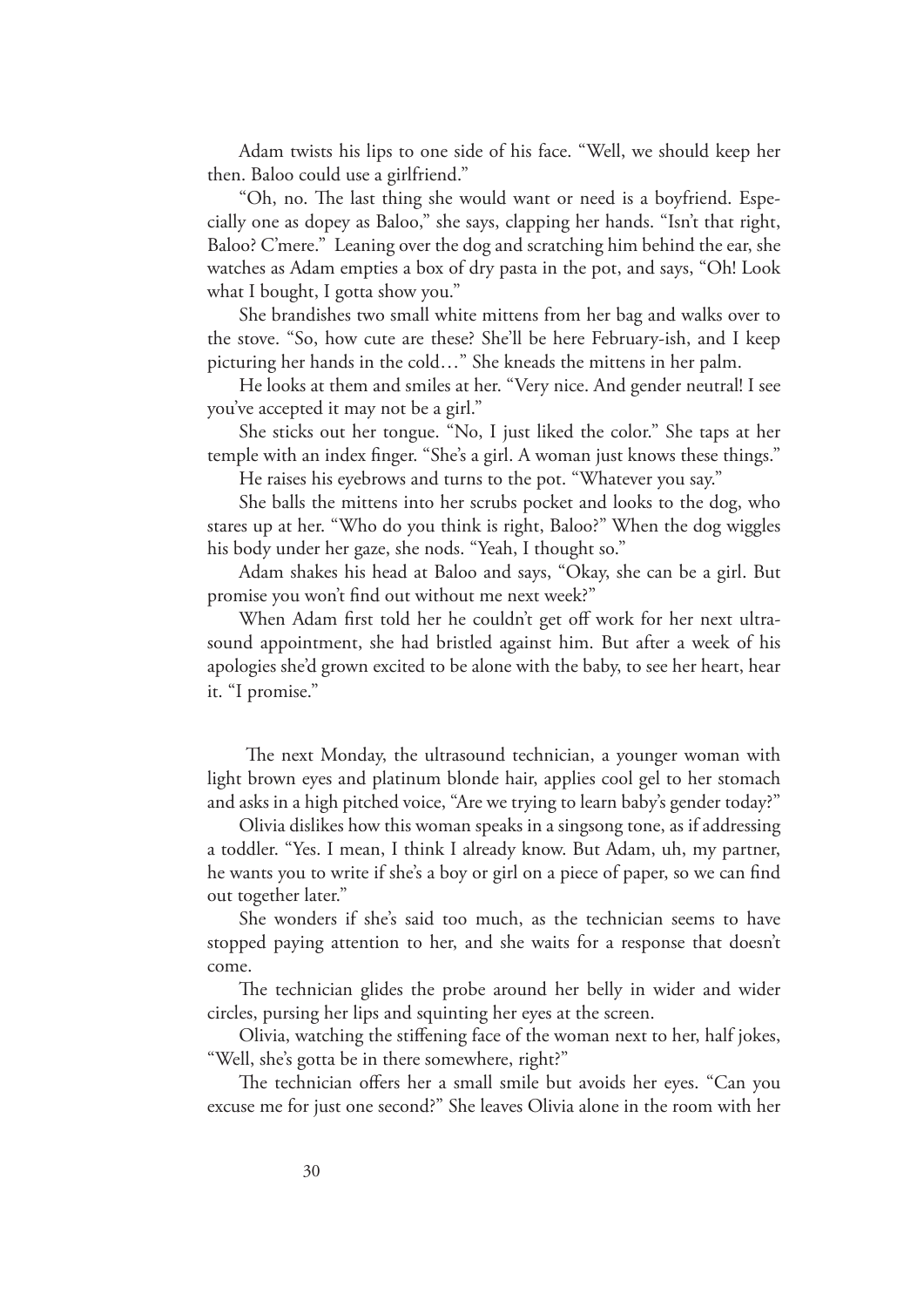heart racing, confused. Somehow the air in the room feels tighter, and she waits for this bubble of time to burst and the technician to show her that flicker of life again, that small beating.

The doctor enters the room with her fine hair pinned tightly back, brown eyes blank. Olivia searches her face for some warning of what's happening, some smile that will loosen the air in the room and make it easier to breathe. The doctor travels the same winding loops that have already been traced on her stomach, and shakes her head at the monitor screen so slightly Olivia wonders if she imagined it. Exchanging a look with the technician behind her, the doctor sighs and her eyes meet Olivia's.

"We're not detecting a fetal heart rate."

Olivia's head has condensed inward and through the ringing in her ears the doctor's words enter messy, disordered. In the spinning room everything slows—she locks her eyes onto the doctor's face. She can't understand the swelling in her chest, this sense of foreboding. Olivia shakes her head. "I don't—"

The doctor speaks calmly, with the finality of someone who is used to delivering bad news. "There's no heartbeat," she says, pausing, head shaking. "I'm sorry."

Olivia doesn't breathe for a minute, and she thinks that the doctor is discussing her own heart, paused in its churning. Some part of her knows they're discussing the baby, and she wants to tell them that this doesn't make sense, because she had seen it and heard it beating herself, only a few weeks earlier.

Her lungs refuse to inflate but somehow her voice whispers, "It was just there."

The doctor nods, smiles sadly. "I know. Sometimes these things happen, and we don't know why."

She thinks the doctor is speaking to her, but distantly, far away in a place she used to be. Loss charges through her body, and she trembles as she tries to hide her face. Her stomach is hollowing. She feels herself halving.

The doctor is telling her that she will have to come back and they will induce labor, and she wants to tell them they can't, that it's too early, that at twenty weeks the baby wouldn't survive. She wants to tell them they've made a mistake, that she feels the life within her, and that she has never felt so sure of anything in her life. *She's still here,* she wants to say, *I saw her heart myself.* 

She loses what the doctor says to her, the sorrow in the eyes of the technician. Everything feels slower, sticky, and when she enters the waiting room again, she wonders if the other women can smell the loss on her. For a moment she thinks she can see them pulling away from her, retracting—whales moving out to sea before the storm hits.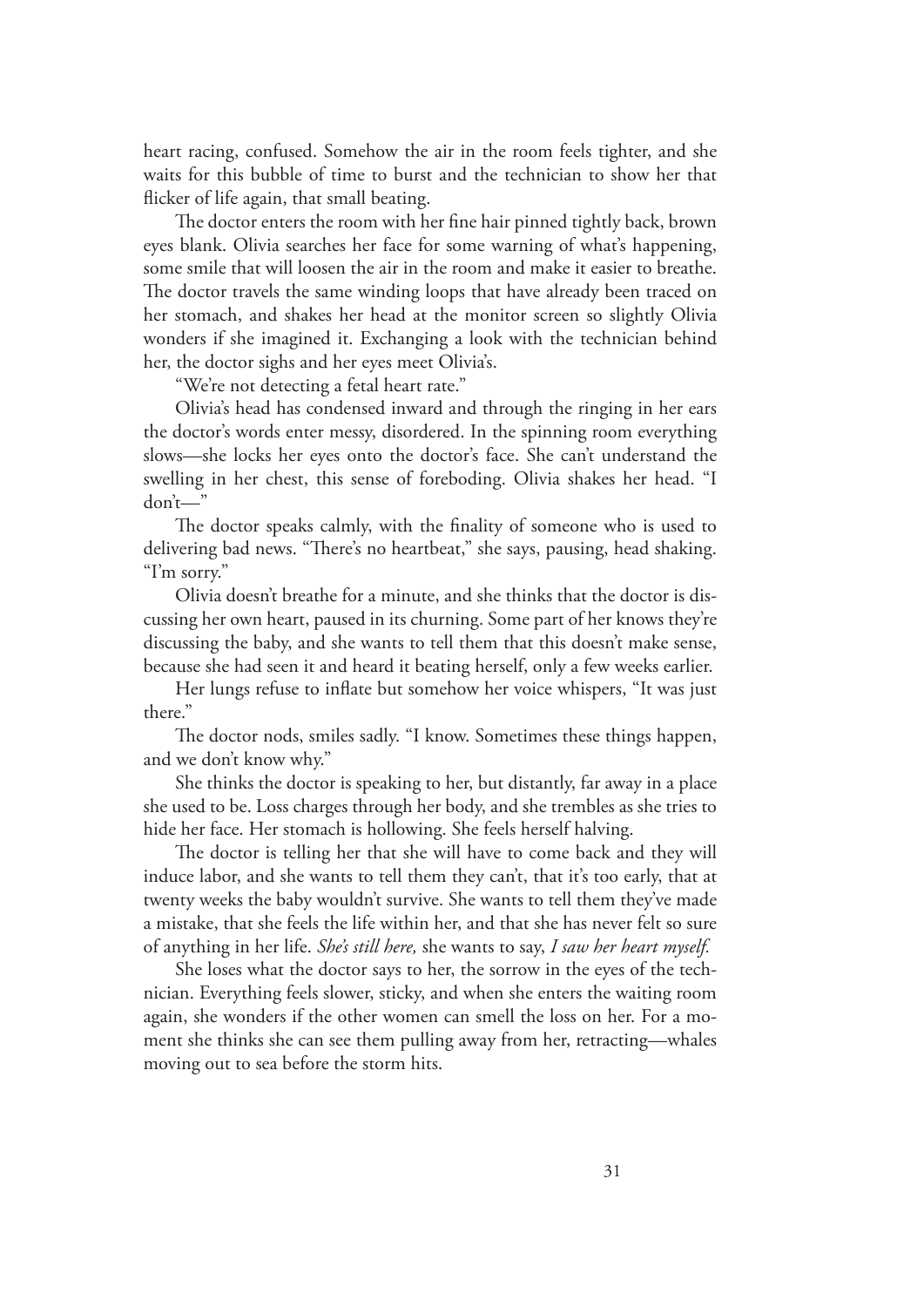Her hands shake as she calls Adam's number, and when she hears his voice on the line, her throat ignites. "Please come get me. I need you to come get me."

He tends to her like a baby bird pushed from its nest too soon. When they leave the doctor's office, he guides her to their car, leads her to the passenger seat, buckles her in. They drive in silence and she presses her cheek to the cool window, lightly knocking her temple on the glass again and again. He rests his hand on her thigh, but she starts and pulls away.

 Once Adam parks the car in the street outside their apartment, he reaches for her hands. "Olivia."

Her face collapses, and she turns to him finally, folding in on herself, pulling her knees closer. The crying chops up her words, makes it hard for her to breathe or speak. "I feel like I did this," she heaves, patting at her chest with her open hand. "I feel like this is my fault."

"You know that's not true," he says, closing her hands within his.

"I don't want to do this. I can't do this." Her face reddens, blisters. "I shouldn't have to do this."

He leaves the car, opens the passenger side door, helps her out of her seat. He leads her across the street, up the stairs, into their apartment, into their bedroom. He braces her body against his as she cries. He pulls her to him when she struggles to breathe. He waits until the shaking stops, until she's fallen asleep in the empty belly of their silence.

At work a few days later, Olivia runs her hands along her stomach as she stands next to Caroline, her closest friend, a veterinarian at the hospital who was hired at the same time. She laces her fingers through the cage of a sedated cat, and when Caroline speaks, she starts.

Caroline, a heavier woman with thick red curls of hair, often confides in Olivia about her husband and her brood of children. She was the first person Olivia told about the pregnancy, only a couple weeks after she had found out. Olivia wants to tell her about the baby, about carrying two stilled hearts within her body, but when Caroline asks if she's okay, the words stick to the sides of her throat. She nods. "I'm fine, I'm fine."

The next week, she dresses herself, stares in the mirror early on a Monday morning. She notices the creases around her mouth, feels removed from her body, her suddenly aged face, fuller from the pregnancy. Her hair, fine and dark, falls down her back in waves, and her eyes wander unfocused. She tells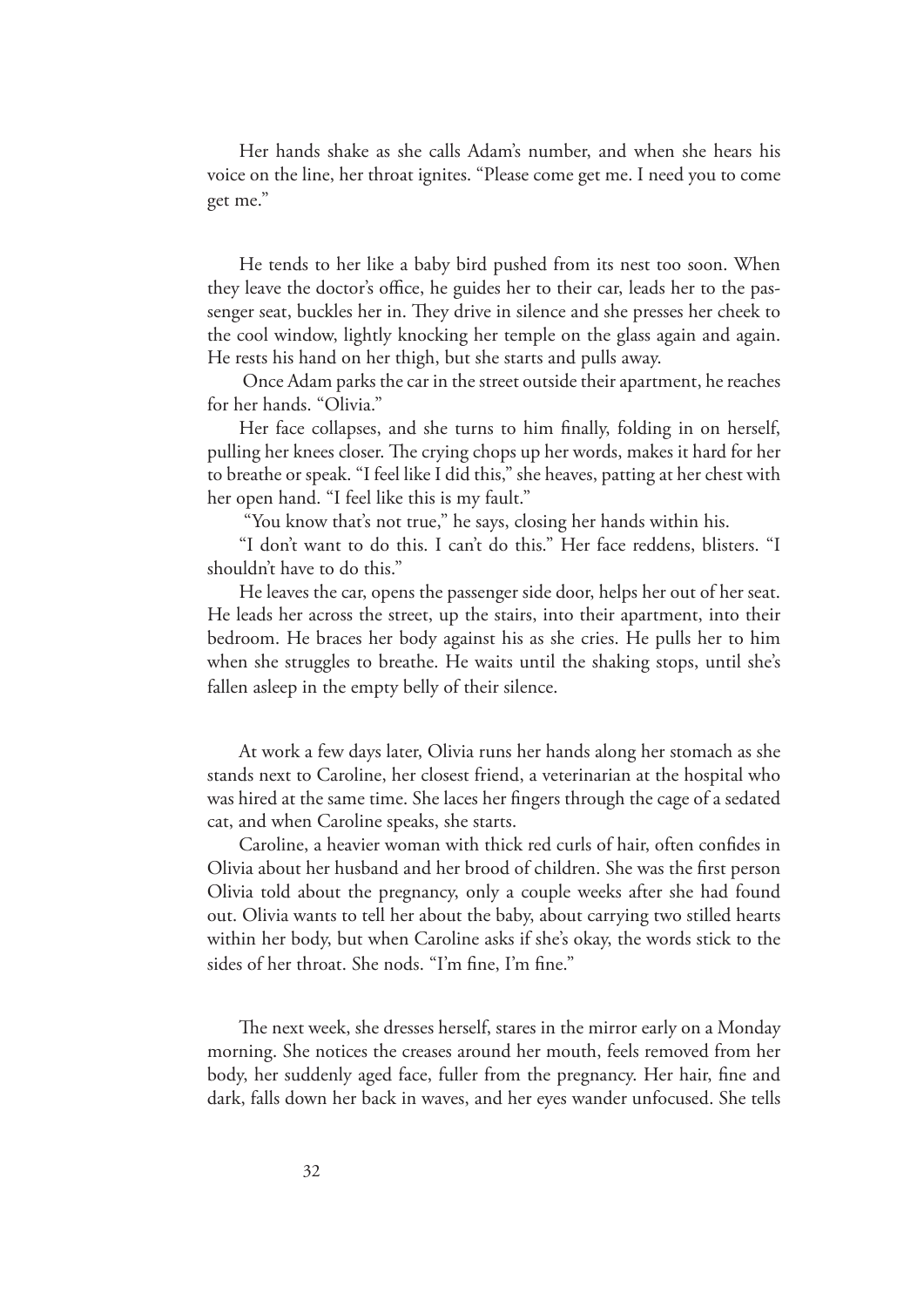herself, "I'm going to have my baby today." She places her hand to her womb, closes her eyes, and pictures the baby kicking.

Adam drives her to the hospital in a now familiar silence, hand to her knee, smiling weakly. He turns on the radio, but she reaches over and gently turns it back off.

 At the hospital, they give her a pill to help induce labor, wash out her insides. Contractions rip through her abdomen, steadily rise in intensity until she thinks she will break open, and then die down again.

She cries during the first hour and Adam holds her hand through the current. As time passes, she closes her eyes and waits for when the pain grips her so tightly that she thinks her heart stops.

The doctor, the same woman with the tight ponytail, encourages her through the pain. Dr. Karen, Olivia thinks to herself, remembering the woman's name now. Karen Tutunik.

The doctor checks in on her between hours, but at the very end, she waits with her. When the pain has receded for the last time, Dr. Karen asks, "Do you want to meet him?"

Olivia stares at her blankly for a moment. The doctor seems to sense her confusion and confirms with a small smile. "It's a boy."

Olivia turns to Adam with wide eyes, sure that the doctor has misspoken, but she nods.

And then, suddenly, there he is: tiny, still, the skin of his belly translucent, his insides dark. They wrap his body in a small cloth, and he's so small Olivia can fit him in the palms of her hands. "Hi, baby," Olivia says to him, Adam leaning over her.

The doctor tells them to let her know when she should come back for him, and as she walks from the room, adds softly, "You should name him."

They speak to the baby in the hospital room for a few hours. They name him Luca. Olivia lightly touches her finger to the baby's hands, his toes. She blinks for a moment and thinks she sees him breathing, but the baby is so still, so small, Olivia knows this can't be true. She remembers listening to his heart beating only a few weeks earlier, and tries to picture this sound within his chest. She closes her eyes and imagines her life with her baby, her son.

When they leave the hospital, they leave with a small box. They leave with pictures of him, his small footprints in ink on paper. When they leave, they leave without their son.

That night, Olivia places her hand to her empty womb, aching for her son like a phantom limb. She will have to tell people that she lost the baby, and she considers the insufficiency of the word *lost*—as if her son is hiding, waiting to be found; as if he slipped away when Olivia's back was turned. The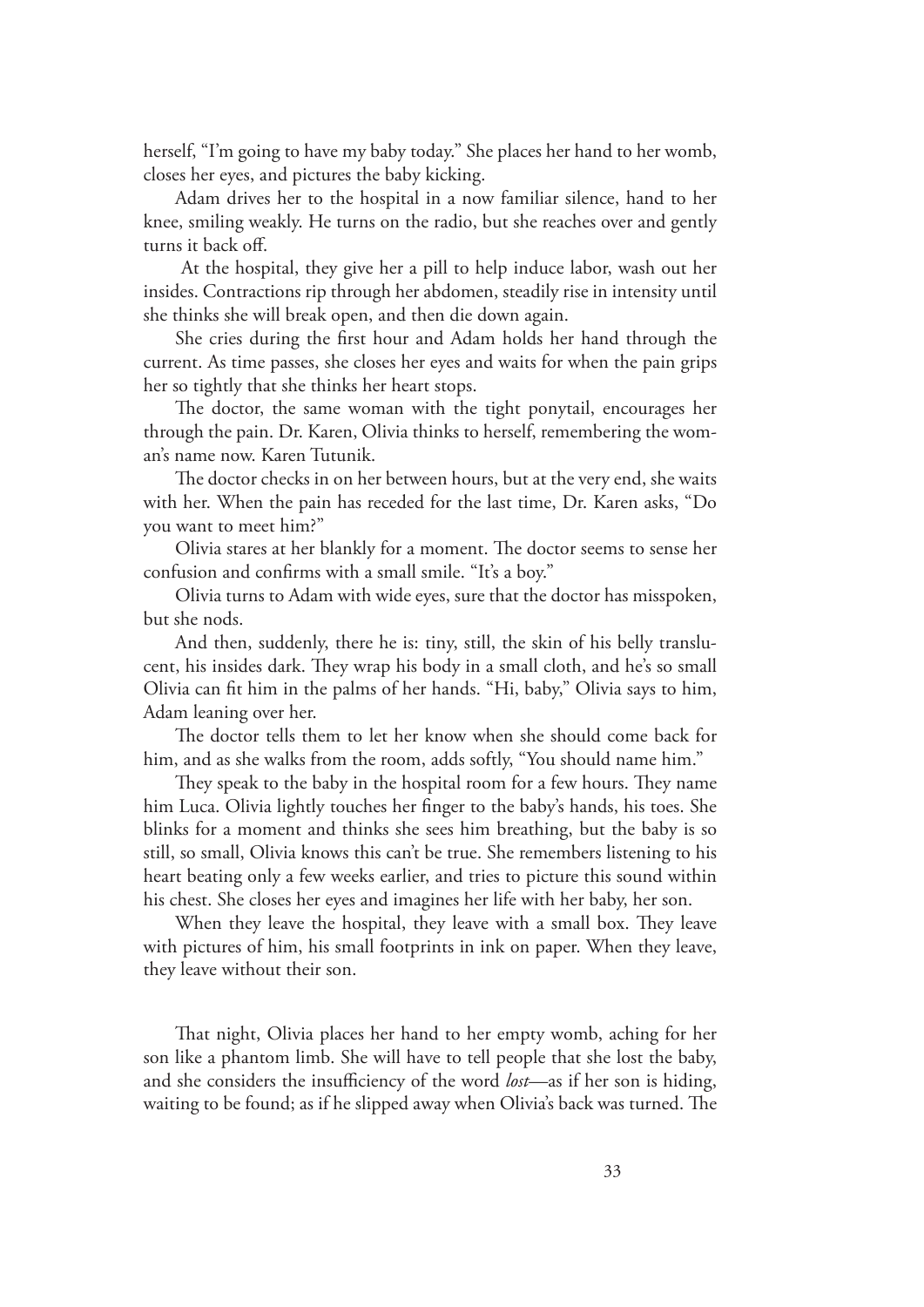word doesn't convey the feeling that she's been broken open and picked clean, her insides raw and bare.

She thinks the word implies blame—and in this way it may be fitting, because doesn't she feel like she failed somehow? Doesn't she feel guilt?

She holds Luca's white mittens, tries to slip them over her fingers. Her thumb runs along the smooth stitching on the inside. She imagines kissing the mittens, the warmth of the baby's fists rising through the stiches, and longs for the pressure of his hands within hers.

When Adam touches her, she recoils, lost, thinking of the baby between them.

 "Why are you shutting me out?" he asks after a month of her pulling away from him, inching to the edge of the bed.

She wants to tell him that she's sorry, that she doesn't want to feel like this, that she doesn't know where she stopped and this part of her life began. She wants to tell him that she thinks of Luca's small, curled hands at night long after he has fallen asleep, that she wonders what his voice would sound like. She wants to tell him that she can imagine his hands within the mittens. She hopes that he wasn't cold, even for a second.

She wants to tell him that she has never felt a love so strong as when she held that baby in her arms and imagined him in a high chair, laughing, eating Cheerios. That when she is alone, she pictures Luca at her hip, his baby belly round and fat.

Her grief is dense, settling to the distal areas of her body like acid, eating through her skin. She wonders if she is allowed to call herself a mother to a child she will never know.

Now, she thinks of work, of the stray dog, scarred and growling at anyone who goes near her. She wonders if the dog searched for her pups, wonders if she still feels just as hollow, just as rotted out.

Her own words swell but her mouth doesn't open and she shakes her head at him and turns away.

One month later, Adam reaches for her when they are in bed together. Initially, sleeping with him had helped her fall in love with him—he is patient, yielding with her body. He kisses her, and she kisses him back for a moment, but sours at his body on hers and quietly pushes him off of her.

He sits at the edge of the bed, head in his hands. "You know, I lost a baby, too."

She curls away from him, places a pillow to her stomach. "You weren't there."